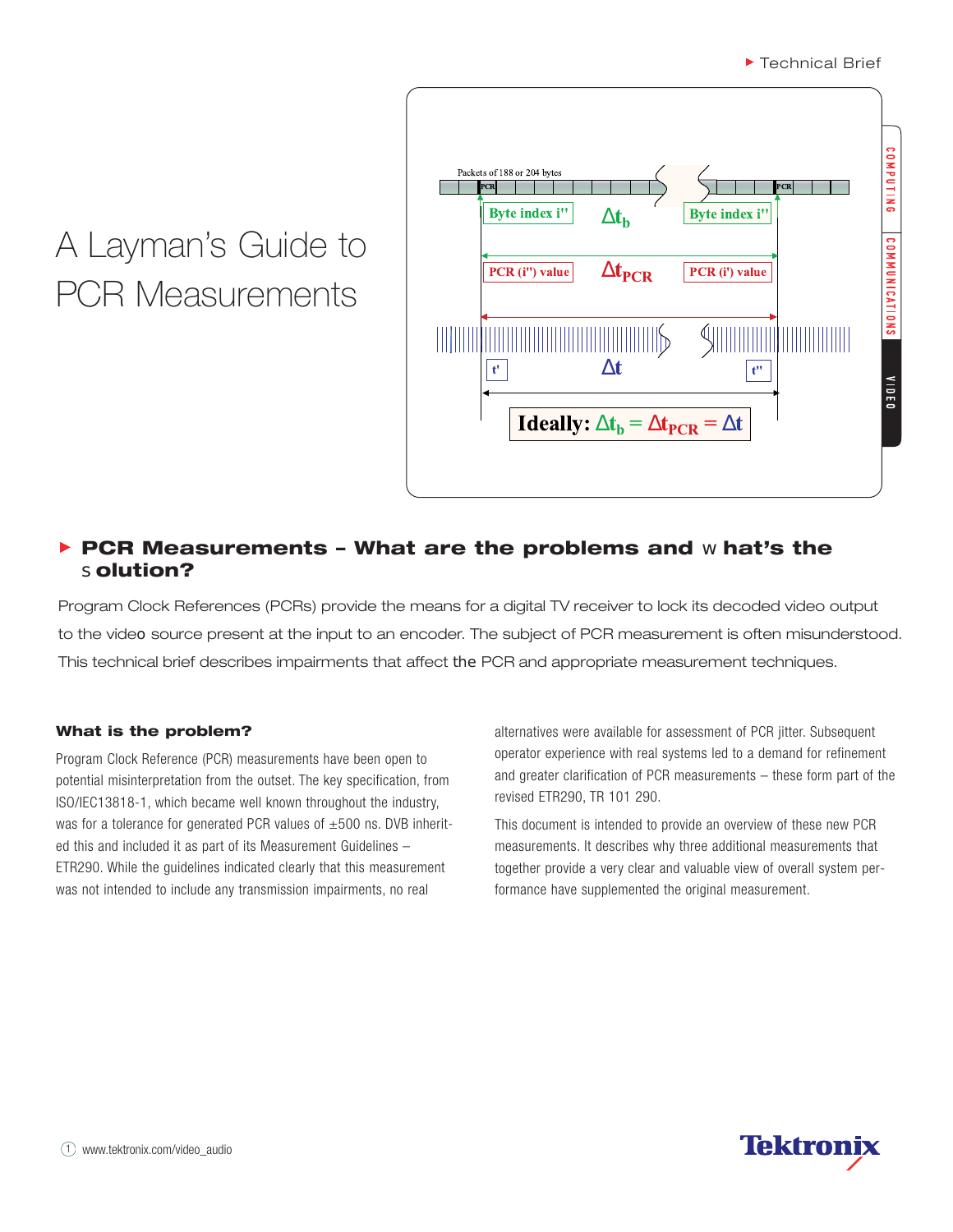



Þ *Figure 1. Insertion of PCRs at an encoder/multiplexer.*

#### **What are PCRs? How are they inserted and used? Why are they important?**

PCRs provide a means for a digital TV receiver to lock its decoded video output to the video source present at the input to an encoder. At the encoder/multiplexer, a program clock is locked to the incoming video. Since SD video (625 line 50 Hz, or 525 line 59.94 Hz) can be referenced to a 27 MHz clock, the program clock is also 27 MHz. PCRs are snapshots of a counter, driven by this program clock, that are inserted into packets within the Transport Stream (TS) at more or less regular intervals (ISO/IEC13818-1 specifies an interval of 100 ms, while DVB recommends 40 ms).

This process is shown in Figure 1 where the TS at the output of the multiplexer includes the encoded video in packets, but also includes some packets that contain PCR values. The exact value of each PCR is determined by its exact location within the TS. (Note that the TS clock

is not related at all to the program clock. Also note that a multi-program TS generally contains PCRs for each program.)

The header of a packet containing a PCR is shown in Figure 2. A total of six bytes are used with a time reference defined as shown. The multiplexer must ensure that the PCR value inserted in the TS reflects its final time position within the TS.

At the receiver, the PCRs are recovered from the TS and the counter values are compared with a similar counter driven from a locally generated 27 MHz clock. Any differences between the received counter value and the locally-generated counter value can be used to drive a Phaselocked Loop (PLL) that controls the local clock. Obviously the level of differences between the clocks will cause a greater or lesser change to the locally generated clock, with the characteristics of the PLL defining the actual changes. Small changes at low frequencies may be tracked by the PLL, whereas changes at higher frequencies may not be.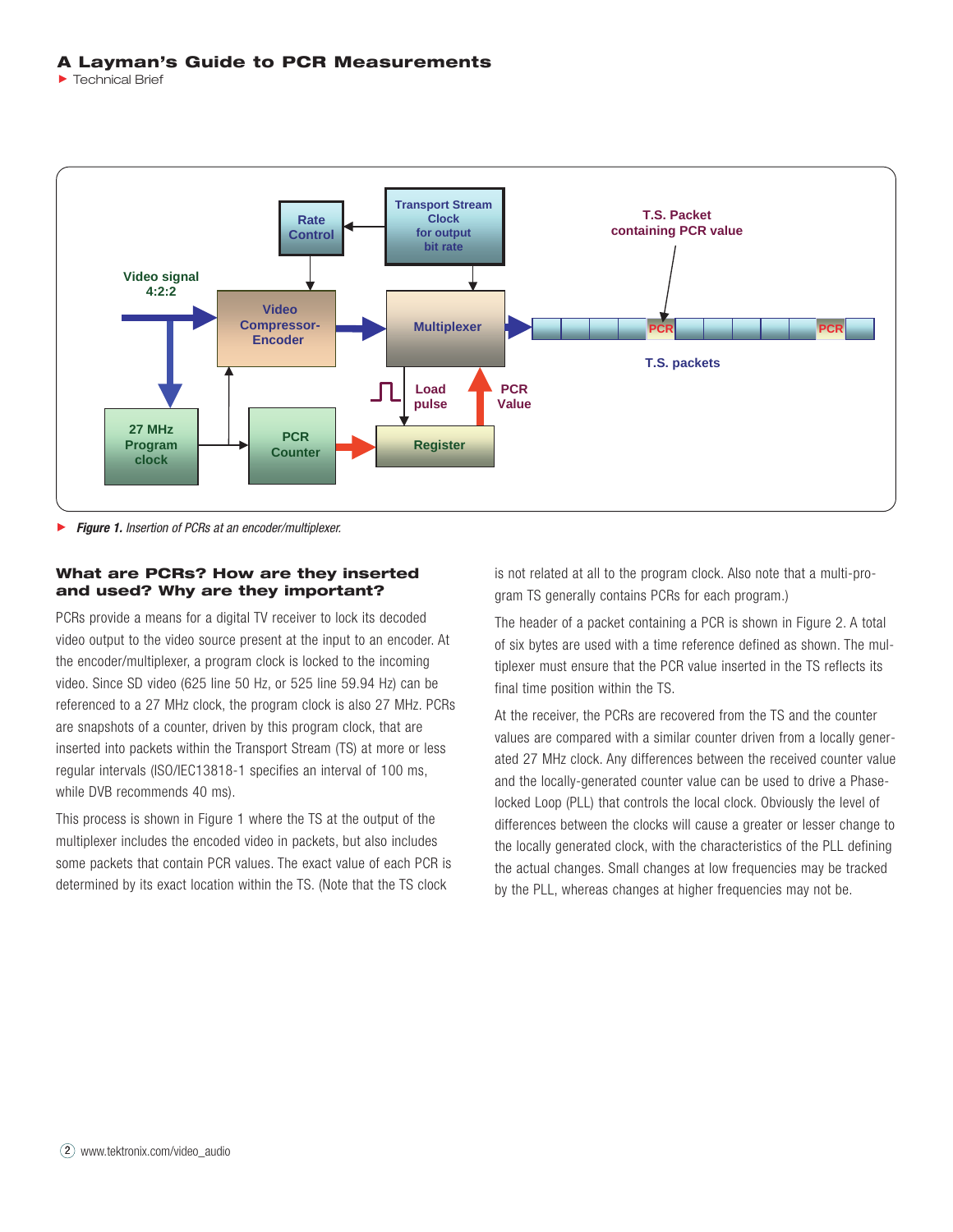

*Figure 2. Structure of transport stream packets containing PCRs.* ▶

The receiver's locally generated 27 MHz clock will be used to regenerate video at its output. Any changes in the frequency of this clock may be transferred to the video at its output as equivalent timing impairments in the video. While some devices such as consumer TV displays may be able to accept these, other devices such as professional recorders may not, causing the system to lose lock with a resultant loss of program.

In a similar way, a re-multiplexer may regenerate local program clock(s) for re-stamping of PCRs at its output. Any timing impairments present at its input may be transferred to the output. These, together with new impairments that may also be generated within the re-multiplexer itself, can cause problems at subsequent stages in the chain.

PCRs are vital to error-free reception of program material within DVB systems, and timing impairments in PCRs can cause program loss.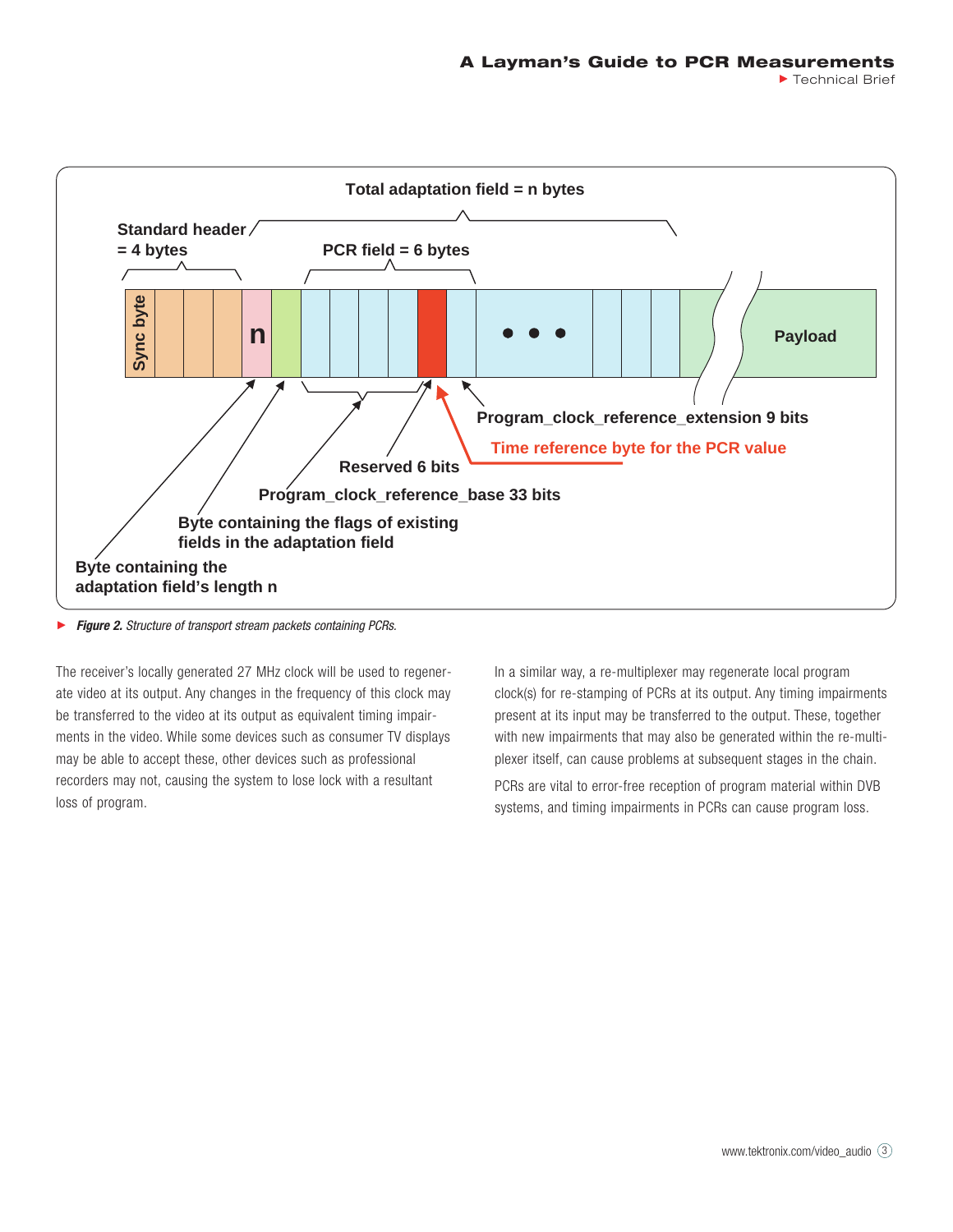#### **What can go wrong with PCRs? What impairments can there be?**

We can split PCR problems into two categories. The first addresses the ways in which PCRs are generated and modified in any re-multiplexing situation. A second category of PCR measurements addresses impairments in the medium used to transmit the TS.

#### **PCR generation (and re-generation)**

PCRs are samples of a 27 MHz clock; therefore, there is an inherent granularity of 37 ns representing a single clock cycle. So, the accuracy of any inserted PCR cannot be greater than 37 ns. Additionally, the PCR insertion mechanism in a multiplexer has to assess the exact position of the PCR within the TS so that it may insert the correct value. Any miscalculation at this point will lead to inaccuracies in the PCR. A re-multiplexer will have to change relative positions of packets in a TS. Any position change must also be reflected in appropriate changes in reinserted PCR values.

Thus, PCR accuracy reflects inaccuracies due to the granularity of the 27 MHz clock, and incorrect calculation of the inserted (or reinserted) value by a multiplexer (re-multiplexer).

#### **PCR transmission**

As noted above, an assumption can be made in measurements of PCR accuracy that the TS clock seen by the receiver is perfect. However, it is clear that any variation in the arrival time of a PCR at a receiver/ re-multiplexer caused by a timing shift in the transmission system can create exactly the same differences between the received clock sample and the locally generated clock sample. These differences will, therefore, have the same effect on the PLL and regenerated clock.

Transmission impairments of this sort may be injected at the source if the TS clock at the originating coder/multiplexer is unstable, or may be generated within a distribution network. Cell delay variation at an ATM layer, and pointer shift in an SDH network resulting in transmission clock variations at a PDH layer, are examples of mechanisms that can introduce PCR transmission impairments.

To summarize, PCR transmission impairments are introduced by changes in the clock used for transmission of the TS. These impairments are independent of and in addition to the PCR accuracy errors noted above.

A simple means to remove transmission impairments, and therefore identify PCR accuracy in the presence of transmission impairments, is to capture a stream onto a hard disk and then replay it at a constant bit rate. Assuming the clock of the TS player is stable, any transmission impairments will be removed.

Of course this is exactly what a network adaptor attempts to do when it extracts a TS from an ATM-based network and provides this to an external device. Its PLL for the transmission clock and associated buffer will attempt to reduce transmission impairments to a minimum.

#### **What measurements can be made?**

As noted earlier, PCR tolerance is specified in ISO/IEC13818-1 as  $\pm 500$  ns, but with the caveat, "This inaccuracy may be due to imprecision in the PCR values or to PCR modification during re-multiplexing. It does not include errors in packet arrival time due to network jitter or other causes."

ETR290, which has been well accepted as an excellent reference to measurements in DVB systems, included this tolerance as the PCR accuracy measurement (2.4 in the three priority levels of ETR290 monitoring).

Subsequent experience demanded a revision to ETR290 and TR 101 290 has now superseded it. Among other changes, this standard now addresses transmission impairments on PCRs and provides a full and very useful suite of measurements.

TR 101 290 includes four PCR-related measurements, one of which is the original PCR accuracy measurement defined as:

 $\mathbf{P}^{\top}$ **PCR accuracy (PCR\_AC) –** represents inaccuracies in the 27 MHz clock contained within the received PCRs, but does not include any transmission timing impairments. Measurement is made using estimated PCR arrival times calculated from their byte position within the transport streams.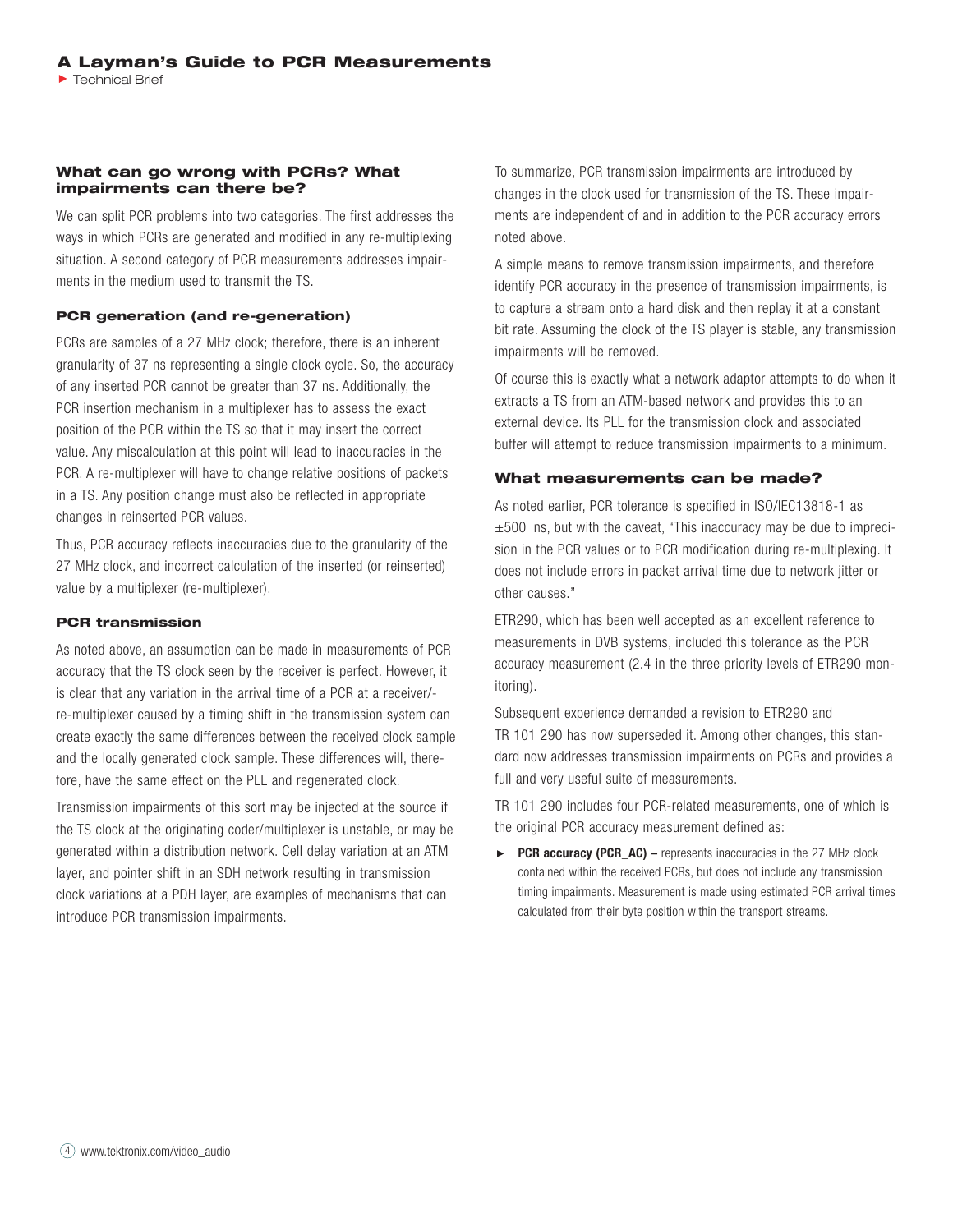This measurement is valuable in determining the performance of a single element in a DVB network, such as an encoder/multiplexer, but is of little value in making measurements in real distribution networks where transmission impairments may be dominant.

Two additional measurements address the need to include transmission impairments and are made using actual PCR arrival times.

- **PCR drift rate (PCR\_DR)** represents the rate at which low fre-K quency changes of the 27 MHz clock contained within the PCRs occur, measured against a stable external reference – therefore including any transmission timing changes.
- **PCR overall jitter (PCR\_0J)** represents high-frequency  $\blacktriangleright$ changes of the 27 MHz clock contained within the PCRs, measured against a stable external reference – therefore including any transmission timing changes.

**PCR drift rate (PCR\_DR)** measurements indicate low-frequency errors in PCRs<sup>1</sup> and include errors from both PCR generation and regeneration as well as arrival time errors caused by transmission impairments. An example follows that demonstrates the importance of PCR drift rate:

Consider again a local clock regenerator controlled by a PLL. The frequency of the signal at the output of the regenerator should track the incoming signal frequency. With slow changes in the frequency of the incoming signal, the PLL will respond and the local generator will track the incoming signal. As the incoming signal changes at an increasing rate, the PLL will be less able to track, and the locally generated signal will eventually lose lock with resultant program loss. PCR drift rate measurement offers a means of determining how well a demultiplexer/decoder, or re-multiplexer can be expected to lock its own

*\_\_\_\_\_\_\_\_\_\_*

program clock to the PCRs contained in an incoming TS. (Note that the measurement is one of drift rate rather than absolute frequency. A PLL at the receiver may be expected to lock to a system clock that has a fixed error in its frequency – it is fast changes, or large drift rates, that cause problems.)

**PCR overall jitter (PCR\_OJ)** is the third measurement and arguably the most important. It is an overall measurement of high frequency errors in PCRs and, again, includes errors from both PCR generation and regeneration, as well as arrival time errors caused by transmission impairments. One example of where this transmission impairment could be introduced is within an RF demodulator in a receiver. The TS clock that is regenerated within the receiver, and is used within the demultiplexer/decoder, may include substantial high-frequency variations that could directly impact the recovered PCRs. A second example is an ATM network adaptor that fails to filter out the effect of cell delay variation. In both cases, the PCR arrival time errors seen by the decoder in its recovered PCRs may be many times greater than the  $\pm 500$  ns limit imposed on PCR accuracy.

Any decoder is reliant on received PCRs to regenerate its program clock correctly and provide a stable video output. In the same way, any re-multiplexer relies on received PCRs in order to accurately re-stamp PCRs at its output. The arrival time of these PCRs is critical; therefore, measurement of overall jitter (PCR\_OJ) that includes both arrival time errors and accuracy errors is imperative.

In ideal operational systems, transmission impairments should be designed out. But often, typical distribution networks now include cascaded links, remultiplexers, ATM layers, etc., all of which have the capability of introducing errors. PCR\_AC is of value for measurements directly at the output of a multiplexer, but can be very misleading for operational monitoring within a network, since by definition it inherently filters out all transmission impairments.

*<sup>1</sup> Determination of frequency break points between PCR\_DR and PCR\_OJ is beyond the scope of this guide, but is addressed in depth in papers referred to in the references.*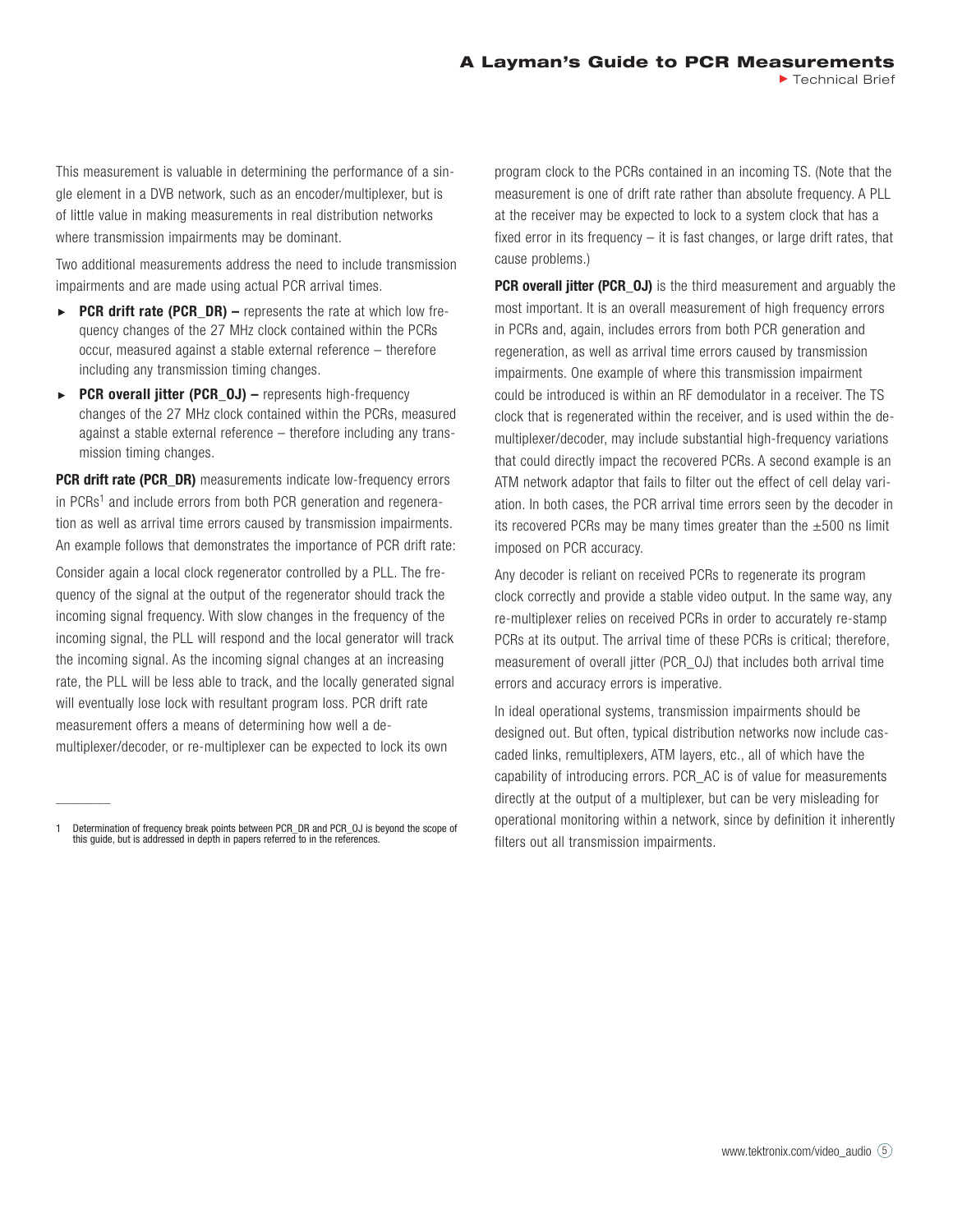#### **A Layman's Guide to PCR Measurements**

Technical Brief



*Figure 3. Illustration of the clocks embedded in a TS.*

PCR\_DR and PCR\_0J are the only measurements that can highlight transmission impairments, thereby facilitating fault isolation and repair.

The final measurement addresses the absolute accuracy of the 27 MHz clock contained within the PCRs.

*PCR frequency offset (PCR\_FO) –* represents the frequency offset of the 27 MHz clock contained within the PCRs, measured against a stable external reference.

An alternative means of understanding the difference between PCR\_AC and PCR\_OJ is shown in Figure 3. This illustrates that the time interval between two PCRs for a given program can be counted in three different ways. First, by a clock that is independent to the TS itself, represented by ∆t. Second, by counting the number of bytes between the two PCR fields and dividing by the TS byte rate, represented by  $\Delta t_{\rm b}$ . Or finally, by subtracting the two PCR counter values (number of 27 MHz clock ticks of the original program clock) and dividing by the measured frequency of the original program clock, represented as  $\Delta t_{\text{PCR}}$ .

Clearly, all three methods should ideally provide the same result, but all three measurements may be different.

A comparison between  $\Delta t_{\text{\tiny{PCR}}}$  and  $\Delta t_{\text{\tiny{b}}}$  results in a measurement of PCR accuracy (PCR\_AC). The difference between these two values depends on the accuracy of the multiplexer or the re-multiplexer and is not affected by transmission impairments.

A comparison between  $\Delta t_{\tiny{\sf PCR}}$  and  $\Delta t$  results in a measurement of PCR overall jitter (PCR\_OJ). The difference between these two values includes variations in the time at which the PCR values actually arrive at a decoder/re-multiplexer and therefore includes all the impairments caused by the network, plus the accuracy errors. There is no differentiation between impairments caused by the network and accuracy errors, hence the name overall jitter. This is the total jitter seen by the decoder/re-multiplexer and may be a major cause of problems.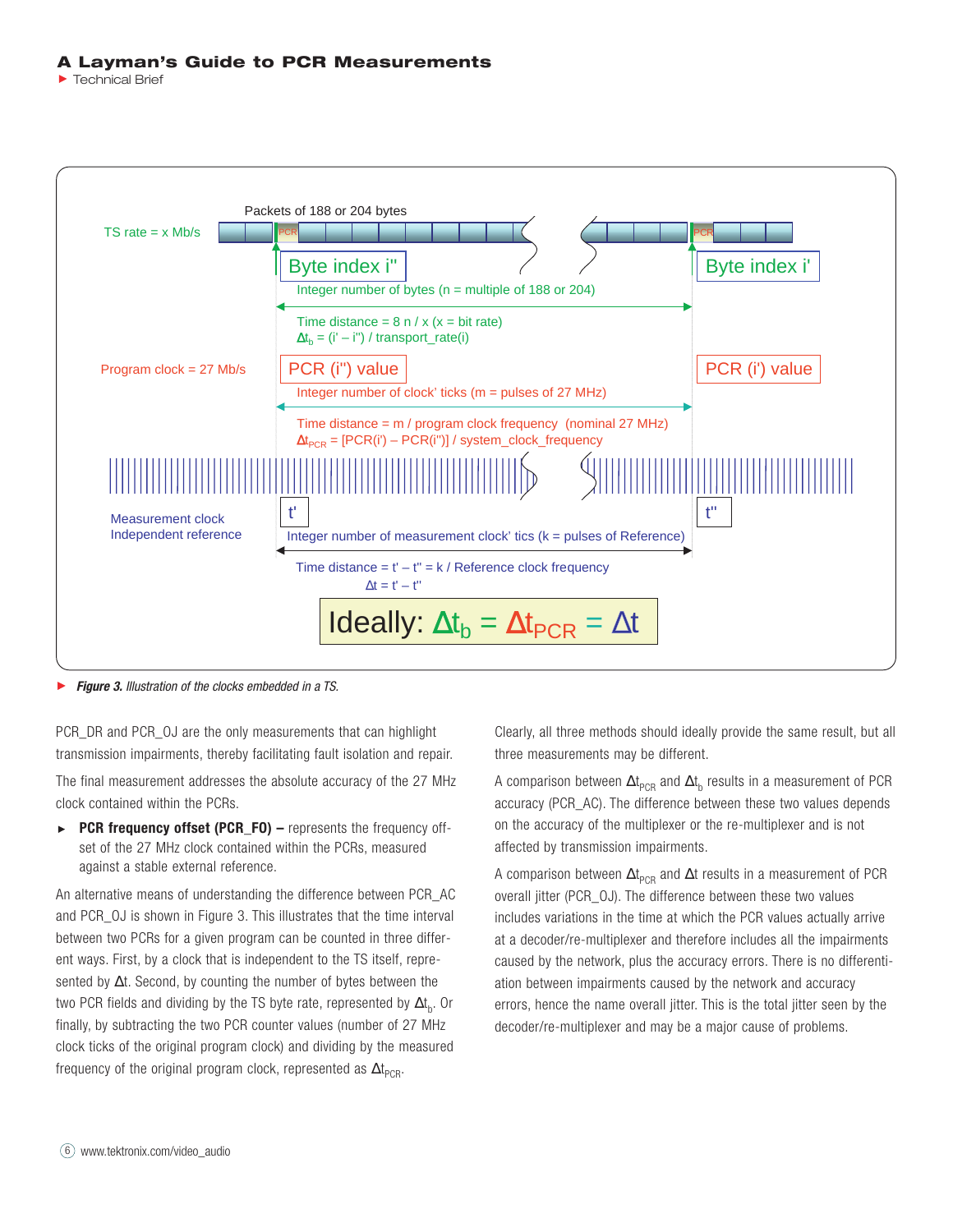#### **Conclusions**

It can be seen that measurement of PCR\_AC on its own can only provide a small part of the picture. The new measurements are vitally important in providing the broader picture, particularly in monitoring of operational networks.

As an operator monitoring a DVB distribution network, it is imperative to know what transmission impairments are present. Levels of drift rate and overall jitter, defined by PCR\_DR and PCR\_OJ, offer a means of determining the exact effects of distribution through, for example, an ATM network.

As a system designer, these measurements help qualify system components and specify network parameters for guaranteed performance.

Finally, in design and manufacturing they can help create product specifications that meet real system requirements in all conditions.

The ever-increasing complexity of DVB distribution networks has been part of the rationale behind extensions to ETR290 that are included in TR 101 290. The extension of PCR measurements to include transmission impairments is an important part of this, defining measurements to meet these new requirements.

#### **References**

The document you have just read is what we consider to be a layman's guide to PCR measurement. An in-depth view of this, together with help selecting specific measurement filter values and determining the break point between jitter and wander, can be found in the Tektronix primer "Guide to PCR Measurements," document number 25W-14617-0.

- International Standard ISO/IEC13818-1 MPEG Systems
- ► ETSI Technical Report ETR290 Measurement Guidelines for DVB Systems May '97
- ▶ Draft ETSI Technical Report TR 101 290 Measurement Guidelines for DVB Systems
- A Guide to MPEG Fundamentals and Protocol Analysis document number 25W-11418-3